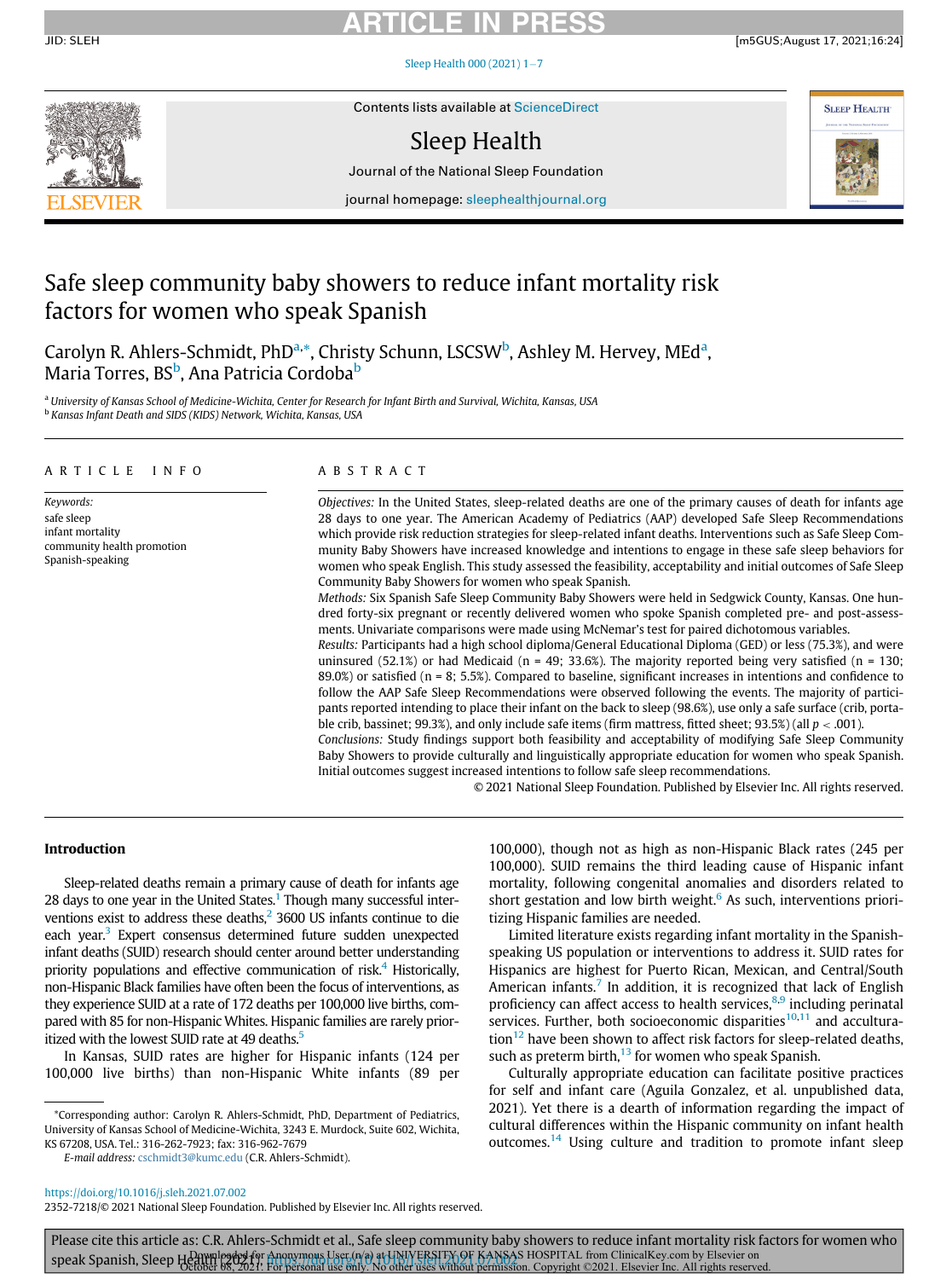## RTICLE IN PRES

2 C.R. Ahlers-Schmidt et al. / Sleep Health 00 (2021) 1-7

practices has been recognized as a potential strategy for behavior change.[15](#page-6-4) Initiatives such as reading children's books with safe sleep content, reintroducing traditional sleep locations (eg, wahakura, a Maori sleep device), elders promoting health information through traditional tribal activities (eg, craft-making) and using traditional celebrations (eg, baby showers) to promote behaviors have been implemented, with varying levels of evaluation and impact.<sup>[15](#page-6-4)</sup>

Safe Sleep Community Baby Showers were developed as a grassroots effort in 2011 to reduce sleep-related infant deaths in Sedgwick County, Kansas.<sup>16</sup> These events traditionally focused on women who are English-speaking, non-Hispanic Black and have low socioeconomic status.[16](#page-6-5),[17](#page-6-6) Due to the success of the Safe Sleep Community Baby Showers at increasing knowledge and intentions of women who speak English,<sup>[16](#page-6-5)-[18](#page-6-7)</sup> the Kansas Infant Death and SIDS (KIDS) Network worked with leaders from the Hispanic community to modify the events to provide education, tools and materials to women who speak Spanish.

### Intervention

Safe Sleep Community Baby Showers use the culture and tradition of celebratory group events<sup>[15](#page-6-4)</sup> to connect pregnant or recently delivered women with perinatal community resources, build social sup-port networks<sup>[19](#page-6-8)</sup> and learn about the American Academy of Pediatrics (AAP) Safe Sleep Recommendations such as placing infants alone, on their back, in a clutter-free crib to reduce sleep-related death. $^{20}$  $^{20}$  $^{20}$ 

These events are based on the Health Belief Model (HBM) theory.<sup>[21,](#page-6-10)[22](#page-6-11)</sup> HBM identifies 6 areas of concern that must be addressed for behavior change: (1) severity, (2) susceptibility, (3) benefits, (4) barriers, (5) cues to action, and (6) self-efficacy. These constructs were applied to address sleep-related infant mortality (eg, conveying the message that all infants are at risk), infant safe sleep (eg, conveying the message that back position reduces risk of SIDS) and specifically to address these concepts during Safe Sleep Community Baby Showers (table available in Ahlers-Schmidt, 2020).<sup>[23](#page-6-12)</sup> Previous Safe Sleep Community Baby Showers were first held in Sedgwick County<sup>[16,](#page-6-5)[18](#page-6-7)[,23](#page-6-12)</sup> and then expanded across Kansas.<sup>[17](#page-6-6)</sup> These events have served over 2000 women who primarily reported being non-Hispanic White, non-Hispanic Black and Hispanic; not married; having a high school education or less; and having Medicaid or no insurance.

Safe sleep education at these events is provided through a crib demonstration by certified KIDS Network Safe Sleep Instructors or members of the Wichita Black Nurses association (in Sedgwick County).<sup>[24](#page-6-13)</sup> During the demonstration, a portable crib is set up with a doll in a onesie or sleeper and a wearable blanket, on its back, with only a pacifier. Unsafe items are set next to the crib (eg, blanket, hat, pillow) and discussion occurs with a small group of participants regarding the safe sleep environment and why other items are considered unsafe (eg, introduce risk of suffocation). The recommendation for room sharing is also discussed focusing on a separate crib, bassinet or portable crib in the parents' room as the safest place for an infant to sleep as it reduces the risk of SIDS by  $50\%^{20}$  $50\%^{20}$  $50\%^{20}$  Participants are prompted to identify barriers to or concerns regarding their ability to follow any of the AAP Safe Sleep Recommendations, which are then addressed by the instructor. For example, if participants express they have no room for a crib in their bedroom, the instructor can share ideas for moving furniture or using a smaller approved sleep surface (eg, bassinet). Additional education (eg, breastfeeding, tobacco cessation) and connection with local resources may occur through video, presentations, vendor booths, or one-on-one conversations depending on the group size and location. Events are most often held at a community-based location, such as a church or nonprofit organization.

The purpose of this study was to assess the feasibility and acceptability of conducting Spanish language Safe Sleep Community Baby Showers.

We also assessed initial outcomes based on the changes in intentions of women who speak Spanish to follow the AAP Safe Sleep Recommendations for infant sleep following exposure to the curriculum.

#### Methods

Spanish language Safe Sleep Community Baby Showers were held twice a year between March 2017 and March 2019 in Sedgwick County, Kansas. March events were promoted through Spanish fliers distributed to clinics serving women of low socioeconomic status (eg, faculty/resident clinics, federally qualified health centers), maternal and child health programs (eg, prenatal education programs, home visitation programs, the Women, Infant and Children [WIC] program), Hispanic churches, and Hispanic market stores. In October, events were promoted in tandem with Café con Leche, an annual community health fair for Hispanic families. Women were encouraged to bring a support person, such as a spouse, parent, or friend, to attend with them.

Participants for this study were limited to a convenience sample of pregnant or recently delivered women (infant less than 1 year of age) whose primary language was Spanish, as English-language Community Baby Showers utilize a different format. Due to a larger number of attendees, the Sedgwick County English-language events used staggered start times and tour guides with small participant groups to ensure engagement with education and services; safe sleep videos and slide presentations were not used. Additional details on Englishlanguage events are reported elsewhere. $23$ 

This project was reviewed by the University of Kansas School of Medicine-Wichita Human Subjects Committee and determined not human subjects research as it used secondary analysis of data collected for program evaluation purposes.

### Instruments

Authors developed pre- and post-assessment tools to address variables related to feasibility, acceptability, and primary outcomes of interest (intention to follow safe sleep recommendations). Feasibility was assessed based on recruitment of Spanish-speaking women with risk factors for infant mortality (eg, high school education or less, no or state insurance), engagement in the approximately 90-minute intervention/education and collection of pre- and post-assessment data. Demographic questions were included in the pre-assessment. Acceptability, as measured by participant satisfaction, was included on the post-assessment. Primary outcomes of interest were included on both the pre- and post-assessment. Safe sleep questions were based on previous tools (Table  $1$ )<sup>[17,](#page-6-6)[23-26](#page-6-12)</sup> and a series of questions were developed with reference to the Health Belief Model Constructs (severity, susceptibility, benefits, barriers, cues to action, and selfefficacy). $21,22,23$  $21,22,23$  $21,22,23$  $21,22,23$  Both tools were professionally translated into Spanish and reviewed by bilingual partners for accuracy.

Program staff reviewed both the pre- and post-assessments for completeness at the Safe Sleep Community Baby Showers and encouraged participants to answer them in their entirety. However, in keeping with the voluntary nature of participation, respondents had the right to skip questions. Most participants were able to complete each form in 10 minutes or less.

### Procedures

Pregnant or recently delivered women completed the pre-assessment as they arrived. All education and materials were in Spanish, and included a safe sleep didactic session using a PowerPoint presentation (10 minutes), viewing a video on the ABCs of Safe Sleep (alone, back, clutterfree crib; available at KIDSKS.org; 10 minutes), breastfeeding education (5 minutes), tobacco cessation/avoidance education (5 minutes), group discussion (10 minutes) and a Safe Sleep Crib Demonstration (15

Please cite this article as: C.R. Ahlers-Schmidt et al., Safe sleep community baby showers to reduce infant mortality risk factors for women who speak Spanish, Sleep Hanyploadel for Anonymous User (n/a) at UNIVERSITY OF KANSAS HOSPITAL from ClinicalKey.com by Elsevier on<br>Speak Spanish, Sleep Hetober 08, 2021. For personal use only. No other uses without permission.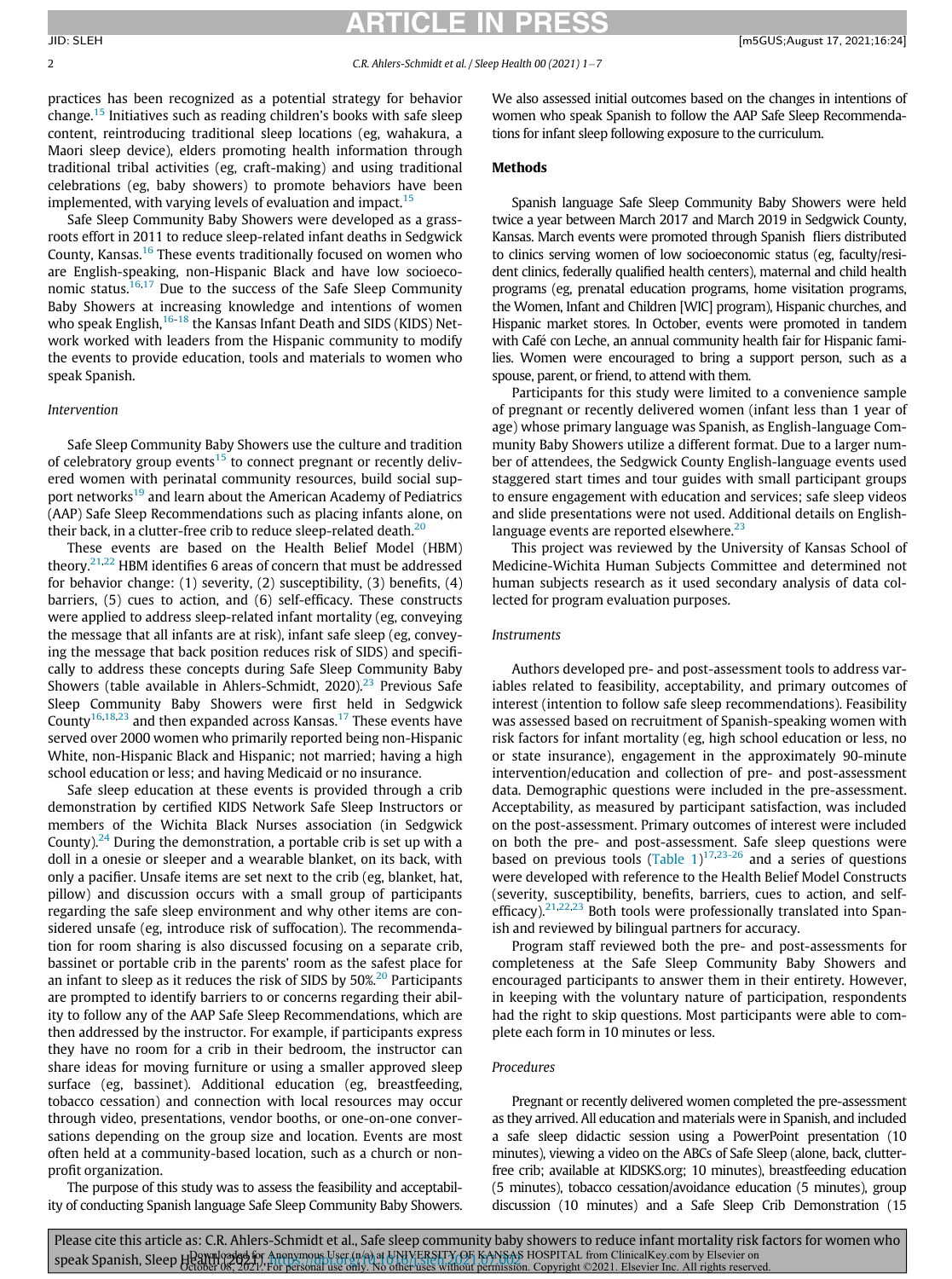# RTICLE IN

#### C.R. Ahlers-Schmidt et al. / Sleep Health 00 (2021) 1-7 3

<span id="page-2-0"></span>Table 1

Questions regarding safe sleep intentions and/or behaviors.

| Topic/question                                                                                                                                                          | Response options                                                                                                                                                                                                                              | Topic/question                                                                                                                                                            | Response options                                                                                                                                                                                                                                                 |
|-------------------------------------------------------------------------------------------------------------------------------------------------------------------------|-----------------------------------------------------------------------------------------------------------------------------------------------------------------------------------------------------------------------------------------------|---------------------------------------------------------------------------------------------------------------------------------------------------------------------------|------------------------------------------------------------------------------------------------------------------------------------------------------------------------------------------------------------------------------------------------------------------|
| Anticipated sleep position<br>How will you lay your baby down to sleep?<br>(check all that apply)                                                                       | On the back<br>On the tummy<br>On the side<br>Not sure                                                                                                                                                                                        | Cómo acostará a dormir a su bebé?                                                                                                                                         | Boca arriba (de espalda)<br>Boca abajo (de estómago)<br>De lado<br>No está segura                                                                                                                                                                                |
| Anticipated sleep surface<br>Where will your baby sleep at home?<br>(check all that apply)                                                                              | In a bassinet next to my bed<br>In a portable crib next to my bed<br>In a crib in my room<br>In a crib in the baby's room<br>In my bed<br>On a twin or larger mattress or bed<br>Couch/sofa/armchair<br>Swing/car seat<br>Don't know/not sure | Dónde dormirá su bebé en casa? (marque<br>todas las que apliquen)                                                                                                         | En un moisés al lado de mi cama<br>En un corral portátil al lado de mi cama<br>En una cuna en mi habitación<br>En una cuna en la habitación del bebé<br>En mi cama<br>En una cama grande<br>Sofá/sillón<br>En un columpio/silla de auto<br>No se/No estoy segura |
| Anticipated crib items<br>Please check the items that are already in<br>your baby's sleeping area at home, or that<br>you plan to get for your baby's sleeping<br>area. | <b>Firm Mattress</b><br><b>Fitted Sheet</b><br>Wearable blanket/sleep sack<br>Loose Blanket<br>Cushions/pillows/nursing pillows<br>Sleep Positioner<br>Bumper Pad (mesh/non-mesh)<br><b>Stuffed Toy</b><br>Other                              | Por favor marque los artículos que ya se<br>encuentran en el área de dormir de su bebé<br>en casa, o que planea adquirir para colocar<br>en el área de dormir de su bebé? | Colchón Firmen<br>Sábana ajustada<br>Saco/bolsa de dormir<br>Manta suelta/Cobija<br>Almohada<br>Posicionador de dormir<br>Protectores de Cuna<br>Juguetes de Peluche<br>Otro                                                                                     |
| Have or plan to discuss safe sleep with others<br>Have you talked about Safe Sleep with others<br>who may put your child down to sleep?                                 | Yes<br>No                                                                                                                                                                                                                                     | Ha hablado acerca del Sueño Seguro con las<br>personas que pondrán a dormir a su bebé?                                                                                    | Si<br>No                                                                                                                                                                                                                                                         |

minutes) facilitated by a Spanish-speaking KIDS Network board member or certified Safe Sleep Instructor.<sup>[17](#page-6-6)[,24](#page-6-13)</sup> Participants were encouraged to make sure all their infant sleep safety questions were answered. Following the Safe Sleep Crib Demonstration, participants had the opportunity to visit vendor booths to connect with local programs and resources (eg, breastfeeding, tobacco cessation, home visitation, prenatal classes; up to 30 minutes). All vendors had staff or event volunteers who spoke Spanish. Participants completed the post-assessment and then received a free safety-approved portable crib and wearable blanket, as well as infant safe sleep education handouts and materials (eg, door hangers) in Spanish. These items were intended to address the cues to action construct of the HBM and to ensure socioeconomically disadvantaged families could follow the safe sleep recommendations. Participants also had the opportunity to receive door prizes. Refreshments were served. On average, these events took 1 hour and 30 minutes. Cost per pregnant or recently delivered woman was approximately \$100. Local foundation grants, KIDS Network fundraisers, and donations were used to cover these costs and varied per event.

### Analysis

Data were collected, deidentified, and entered into a secure database by KIDS Network staff. Descriptive statistics were summarized using frequencies and percentages. Univariate comparisons between pre- and post-assessment responses were made to evaluate changes in intentions to follow the AAP Safe Sleep Recommendations for infant sleep using McNemar's test for paired dichotomous variables. All statistical tests were 2-tailed and used  $\alpha$  = 0.05. Statistical analyses were performed using SPSS for Windows, Version 23.0.

#### Results

#### Feasibility and demographics

Between March 2017 and March 2019, 6 Spanish-language Safe Sleep Community Baby Showers were held in Sedgwick County, Kansas. During this time 146 pregnant or recently delivered women who spoke Spanish completed the pre- and post-assessments and were included in analysis. No surveys had greater than 15% missing data, so all were included in analysis.

Most participants identified as Hispanic (n = 135; 92.5%), were married or partnered (n = 105; 71.9%) and had a high school diploma/General Educational Diploma (GED) or less (n = 110; 75.3%) ([Table 2](#page-3-0)). At the time of the Safe Sleep Community Baby Showers, participants reported being uninsured (n = 76; 52.1%) or having Medicaid (n = 49; 33.6%) as their primary payer and received prenatal services from a hospital clinic ( $n = 66$ ; 45.2%), county health department (n = 23; 15.8%), or private provider's office (n = 27; 18.5%). Few  $(n = 11; 7.5%)$  reported using tobacco in the previous six months; 4 of those (36.4%) reported currently using tobacco.

### Acceptability

Overall, satisfaction with the events was high. The majority of participants reported being very satisfied (n = 130; 89.0%) or satisfied  $(n = 8; 5.5%)$  with a small portion reporting very dissatisfied  $(n = 2;$ 1.4%). No comments elucidated on the reason for dissatisfaction.

#### Primary outcomes of interest

#### Changes in health belief model constructs

On the pre- and post-assessment, participants were asked eight questions developed around the HBM constructs [\(Table 3\)](#page-4-0). Participants demonstrated a positive change from pre- to post-assessment when responding to the following statements, Sleeping with my baby can cause infant death (84.1% vs. 96.4%;  $p < .001$ ), Putting my baby alone, on the back in a crib will help protect her (84.4% vs. 97.2%;  $p <$ .001), My baby will [not] choke on his back (69.9% vs. 94.1%;  $p < .001$ ), and My baby is at risk of dying of SIDS (66.9% vs. 77.7%;  $p = .007$ ). However, no significant change was observed regarding loose blankets causing death, keeping infants warm without blankets, lacking room

Please cite this article as: C.R. Ahlers-Schmidt et al., Safe sleep community baby showers to reduce infant mortality risk factors for women who speak Spanish, Sleep Hanwploaded for Anonymous User (n/a) at UNIVERSITY OF KANSAS HOSPITAL from ClinicalKey.com by Elsevier on<br>Speak Spanish, Sleep Hetober 08, 2021. For personal use only. No other uses without permission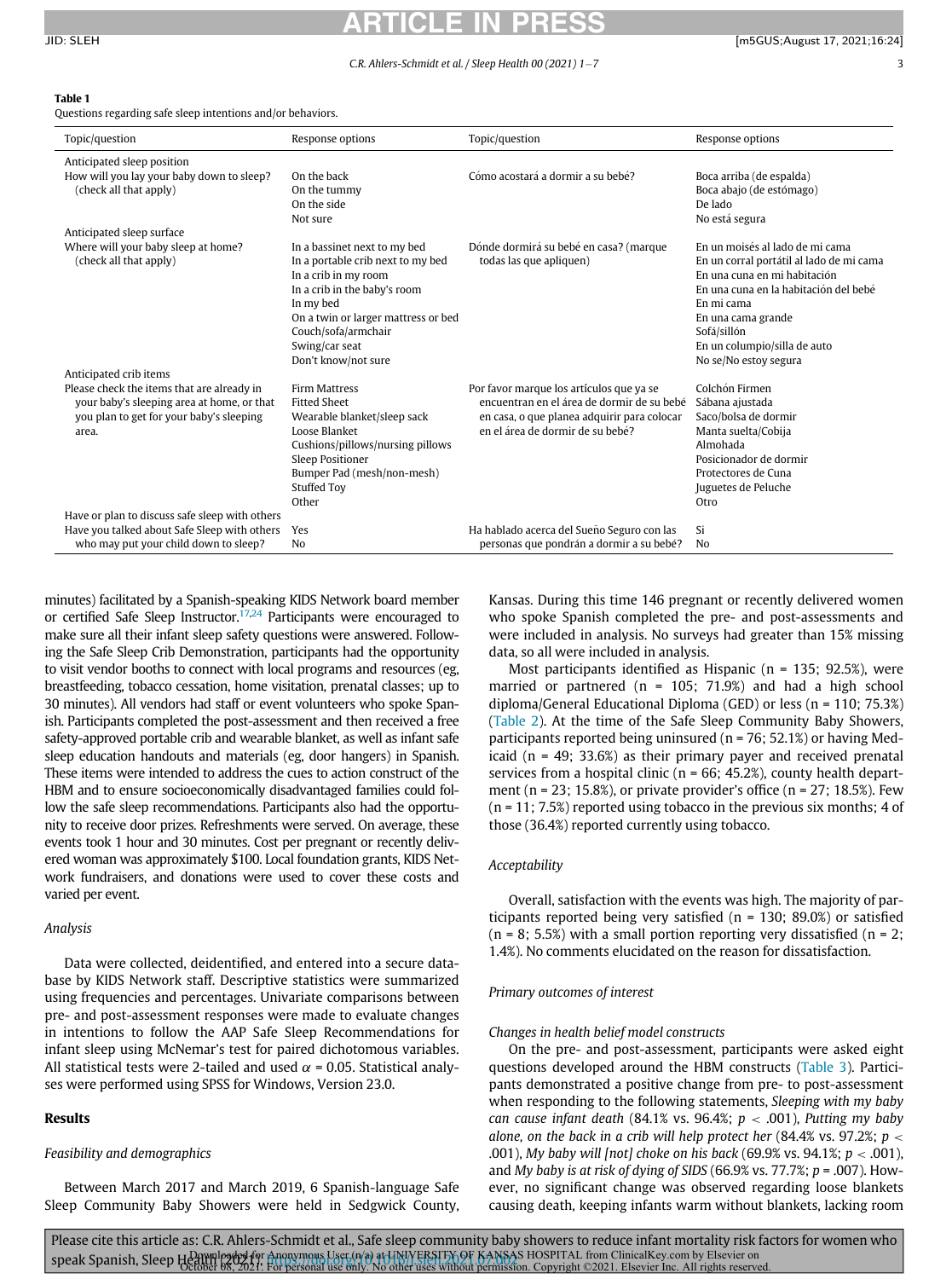# RTICLE IN **P**

#### <span id="page-3-0"></span>4 C.R. Ahlers-Schmidt et al. / Sleep Health 00 (2021) 1-7

### Table 2

Spanish safe sleep community baby shower participant characteristics  $(N = 146)$ .

|                                                  | $n(\%)$    |
|--------------------------------------------------|------------|
| Race/ethnicity                                   |            |
| Hispanic                                         | 135 (92.5) |
| Non-Hispanic White                               | 4(2.7)     |
| Non-Hispanic Black                               | 3(2.1)     |
| Multiracial                                      | 2(1.4)     |
| Relationship status                              |            |
| Married/partnered                                | 105(71.9)  |
| Single                                           | 33 (22.6)  |
| Other                                            | 4(2.7)     |
| Education                                        |            |
| Some high school                                 | 53 (36.3)  |
| High School Graduate/General Educational Diploma | 57 (39.0)  |
| 2-Year Community College Graduate                | 8(5.5)     |
| College Degree or Higher                         | 9(6.2)     |
| Other                                            | 14(9.6)    |
| Insurance status                                 |            |
| <b>Uninsured</b>                                 | 76 (52.1)  |
| Medicaid                                         | 49 (33.6)  |
| Private                                          | 8(5.5)     |
| Other <sup>a</sup>                               | 7(4.8)     |
| Prenatal care provider                           |            |
| Hospital clinic                                  | 66 (45.2)  |
| County health department                         | 23(15.8)   |
| Private provider's office                        | 27(18.5)   |
| Community health center                          | 19(13.0)   |
| Other <sup>b</sup>                               | 7(4.8)     |
| Used tobacco in the past 6 months                |            |
| Yes                                              | 11(7.5)    |
| No                                               | 130 (89.0) |

Data presented as frequency  $(\%)$ . Missing data: Race/Ethnicity  $(n = 2)$ ; Relationship Status (n = 4); Education (n = 5); Insurance Status (n = 6); Prenatal Care Provider (n = 4); Tobacco Use (n = 5).

<span id="page-3-2"></span><span id="page-3-1"></span><sup>a</sup> Insurance Status - Other: Managed Care Organization, Military, other and individuals with more than one insurance.

Prenatal Care Provider - Other: clinic at work/school, none, and individuals with more than one prenatal care provider.

for a crib in the parent's room, or being unclear on what to do when provided inconsistent sleep advice.

Three additional questions assessed the HBM construct of selfefficacy. Most participants reported feeling "more confident" after attending the Safe Sleep Community Baby Shower regarding their ability to get infant to sleep on the back ( $n = 136$ ;  $n = 93.2$ %), to have infant sleep in the same room but in a separate bed  $(n = 128; 87.7%)$ and to keep loose blankets out of the crib ( $n = 116$ ; 79.5%).

#### Changes in safe sleep intentions

Prior to the Safe Sleep Community Baby Showers, 111 (78.7%) participants reported they would place their infant only on the back to sleep ([Table 4\)](#page-4-1). When asked about anticipated/current sleep surfaces, most ( $n = 108$ ; 75.0%) reported they would place their infant only in a safe surface (ie, crib, portable crib or bassinet). Of the  $36$  (n =  $25.0\%$ ) who reported anticipated/current use of unsafe surfaces, a twin or larger mattress or bed ( $n = 18$ ; 50.0%), swing/car seat ( $n = 2$ ; 5.6%) and don't know/unsure (n = 19; 52.8%) were reported. When asked about items in or planned for the infant's sleeping area, 77 (55.4%) reported only safe items (ie, firm mattress, fitted sheet, or wearable blanket). Of those who indicated unsafe items ( $n = 62$ ; 44.6%), participants most often reported loose blankets (n = 28; 45.2%), bumper pads (n = 27; 43.5%), cushions/pillows/nursing pillows (n = 12; 19.4%), sleep positioner ( $n = 8$ ; 12.9%), stuffed toy ( $n = 4$ ; 6.5%), and other (n = 11; 17.7%).

After the events, participants demonstrated a significant increase in intention to follow recommended safe sleep practices. Almost all reported they intended to place their infant on the back to sleep (n = 139; 98.6%;  $p < .001$ ); the remaining 2 (1.4%) planned on side or multiple positions. All but one planned to use only a safe surface  $(n = 143; 99.3\%; p < .001)$ , with the one individual planning to use a twin or larger mattress or bed. Regarding objects in the sleep environment, 130 (93.5%) intended to include safe items only ( $p < .001$ ). Of the remaining 9 (6.5%) participants, unsafe items included loose blankets ( $n = 5$ ; 55.6%), bumper pads ( $n = 4$ ; 44.4%) and sleep positioners ( $n = 2$ ; 22.2%). Most participants ( $n = 124$ ; 91.2%) planned to discuss safe sleep with other caregivers after attending the Safe Sleep Community Baby Showers ( $p < .001$ ). At the end of the showers, participants could elect to receive a safety-approved portable crib. If they had not received this item, 20 (13.9%) participants would have had to have their infant sleep on an unsafe surface. The most common unsafe sleep surfaces reported were adult bed (n = 14; 70%), car seat (n = 2; 10%), sofa (n = 1; 5%), swing (n = 1; 5%) and other (n = 5; 25%).

#### **Discussion**

There is a dearth of literature on perinatal programs and outcomes for women whose primary language is Spanish. In Kansas, the Hispanic infant death rate is higher than the national rate, $27$  and SUID is the third leading cause of Hispanic infant death (15.9%).<sup>28</sup> Since 2005, the Hispanic infant mortality rate increased from 1.4 times the non-Hispanic White rate to nearly 2 times the rate, while disparities between non-Hispanic Black and White rates have decreased.<sup>[29](#page-6-16)</sup> There is a clear need to support healthy behaviors during pregnancy and provide culturally and linguistically appropriate education and tools for safe infant care practices to reduce these disparities.

This study is a first step in better understanding safe sleep knowledge and intentions of women whose primary language is Spanish, and the impact group prenatal education events have on planned infant sleep behaviors. Pregnant women and parents who primarily speak Spanish may struggle to understand pregnancy and childcare anticipatory guid-ance or instructions.<sup>30[,31](#page-6-18)</sup> It is imperative that culturally and linguistically appropriate education options are made available. Such opportunities must ensure engagement of trusted cultural representatives to help participants feel safe in accessing the resources.

With regard to feasibility outcomes, recruitment of Spanishspeaking women at-risk for experiencing infant mortality was successful, as three-quarters of participants had a high school diploma or less and over 85% were on Medicaid or uninsured. Further, nearly 30% were not married/partnered. All participants completed both the pre- and post-assessments and received the full educational intervention. Nearly all participants (95%) were satisfied or very satisfied with the event they attended. These data provide proof of concept support for the practicability and acceptability of holding group educational events with Spanish-speaking women during the perinatal period.

Prior to the Safe Sleep Community Baby Showers, intention to follow best practices to reduce the risk of sleep-related death was low, with nearly half of attendees planning to have unsafe items in the sleep environment and a quarter planning on unsafe surfaces or positions. Following these events, the majority of participants planned to follow the AAP Safe Sleep Recommendations for position, surface, and environment.<sup>[32](#page-6-19)</sup>

Despite significant changes in intention to create a blanket-free sleep environment, removal of blankets may be a challenge for some women who speak Spanish. Following the Safe Sleep Community Baby Shower, 15.6% of participants responded that they could not keep their infant warm without blankets, and though most participants felt more confident about keeping loose blankets out of the crib following the event, over 20% did not. Demonstrating the need for health education strategies designed specifically for Hispanic families, Nitsos et al<sup>32</sup> created culturally and linguistically appropriate education materials on tummy time.

Please cite this article as: C.R. Ahlers-Schmidt et al., Safe sleep community baby showers to reduce infant mortality risk factors for women who speak Spanish, Sleep Hanyploadel for Anonymous User (n/a) at UNIVERSITY OF KANSAS HOSPITAL from ClinicalKey.com by Elsevier on<br>Speak Spanish, Sleep Hetober 08, 2021. For personal use only. No other uses without permission.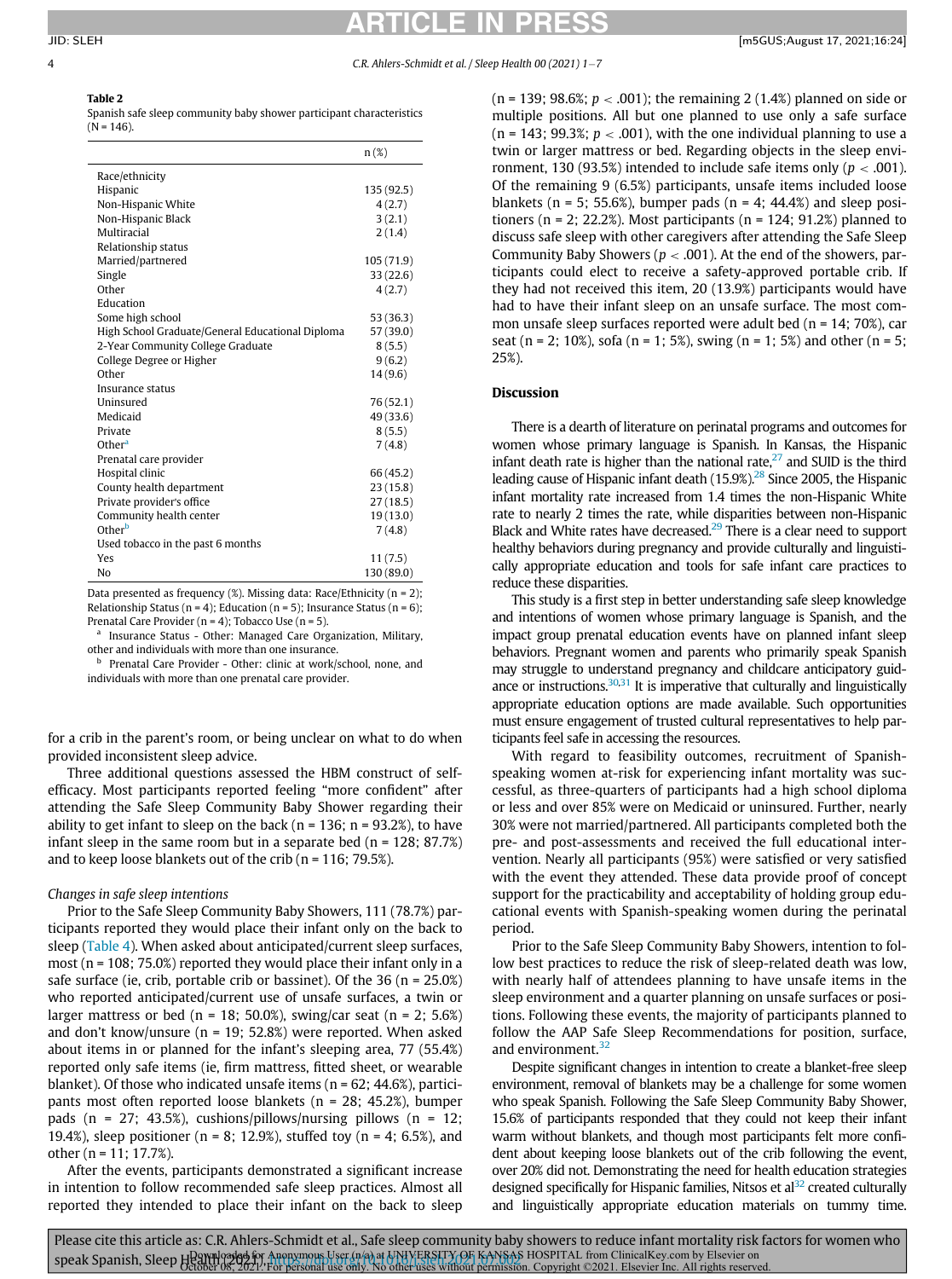# ARTICLE IN PRESS

### <span id="page-4-0"></span>Table 3

Changes in beliefs regarding sleep risk and safe sleep practices ( $N = 146$ ).

|                                                                                                                                                            | Presurvey n (%) | Postsurvey $n$ (%) | Total change p |
|------------------------------------------------------------------------------------------------------------------------------------------------------------|-----------------|--------------------|----------------|
| My baby is at risk of dying of SIDS/Mi bebé está en riesgo de morir de SIDS (Muerte Súbita Infantil).                                                      |                 |                    | .007           |
| True/Verdadero <sup>a</sup>                                                                                                                                | 87 (66.9)       | 101(77.7)          |                |
| False/Falso                                                                                                                                                | 43 (33.1)       | 29(22.3)           |                |
| Loose blankets in the crib can cause infant death Cobijas/Mantas sueltas en la cuna pueden causar la<br>muerte infantil.                                   |                 |                    | .219           |
| True/Verdadero <sup>a</sup>                                                                                                                                | 134 (95.0)      | 138 (97.9)         |                |
| False/Falso                                                                                                                                                | 7(5.0)          | 3(2.1)             |                |
| Sleeping with my baby can cause infant death/Dormir con mi bebé puede causar la muerte infantil.                                                           |                 |                    | $-.001$        |
| True/Verdadero <sup>a</sup>                                                                                                                                | 116(84.1)       | 133 (96.4)         |                |
| False/Falso                                                                                                                                                | 22(15.9)        | 5(3.6)             |                |
| Putting my baby alone, on the back in a crib will help protect her/Acostar a mi bebé solo(a), sobre su<br>espalda en su cuna ayudará a proteger a mi bebé. |                 |                    | $-.001$        |
| True/Verdadero <sup>a</sup>                                                                                                                                | 119 (84.4)      | 137 (97.2)         |                |
| False/Falso                                                                                                                                                | 22(15.6)        | 4(2.8)             |                |
| My baby will choke on his back/Mi bebé se atragantará si se acuesta boca arriba (sobre su espalda).                                                        |                 |                    | $-.001$        |
| True/Verdadero                                                                                                                                             | 41(30.1)        | 8(5.9)             |                |
| False/Falso <sup>a</sup>                                                                                                                                   | 95(69.9)        | 128 (94.1)         |                |
| I can't keep my baby warm without blankets/No puedo mantener a mi bebé calientito(a) sin cobi-<br>jas/mantas.                                              |                 |                    | .151           |
| True/Verdadero                                                                                                                                             | 30(22.2)        | 21(15.6)           |                |
| False/Falso <sup>a</sup>                                                                                                                                   | 105(77.8)       | 114 (84.4)         |                |
| I don't have room for a crib in my room/No tengo espacio para una cuna en mi habitación.                                                                   |                 |                    | .189           |
| True/Verdadero                                                                                                                                             | 24(17.3)        | 17(12.2)           |                |
| False/Falso <sup>a</sup>                                                                                                                                   | 115(82.7)       | 122 (87.8)         |                |
| People tell me different things about how my baby should sleep and I don't know what to do/Per-                                                            |                 |                    | .361           |
| sonas me dicen cosas diferentes acerca de cómo debo dormir a mi bebé y no sé qué hacer.                                                                    |                 |                    |                |
| True/Verdadero                                                                                                                                             | 40(29.2)        | 34(24.8)           |                |
| False/Falso <sup>a</sup>                                                                                                                                   | 97(70.8)        | 103(75.2)          |                |

Data reported as frequency (%). Missing data: risk of dying of SIDS (n = 16); loose blankets (n = 5); sleeping with baby (n = 8); putting baby alone, on back, in crib  $(n = 5)$ ; will choke on his back  $(n = 10)$ ; can't keep warm without blankets  $(n = 11)$ ; don't have room for a crib  $(n = 7)$ ; people tell me different things and I don't know what to do  $(n = 9)$ .

<span id="page-4-2"></span>p value < .05 indicates statistically significant difference between pre- and postsurvey responses.

<span id="page-4-1"></span><sup>a</sup> Indicates desired response.

### Table 4

Changes in intended safe sleep practices ( $N = 146$ ).

|                                                                         | Presurvey $n$ (%) | Postsurvey $n$ (%) | Total change p |
|-------------------------------------------------------------------------|-------------------|--------------------|----------------|
| Anticipated sleep position <sup>a</sup>                                 |                   |                    | $-.001$        |
| Back only                                                               | 111 (78.7)        | 139 (98.6)         |                |
| At least one unsafe position <sup>b</sup>                               | 30(21.3)          | 2(1.4)             |                |
| Tummy only                                                              | 2(6.7)            | 1(50.0)            |                |
| Side only                                                               | 15(50.0)          | 0(0.0)             |                |
| Multiple positions                                                      | 9(30.0)           | 1(50.0)            |                |
| Not sure                                                                | 4(13.3)           | 0(0.0)             |                |
| Anticipated sleep surface <sup>a</sup>                                  |                   |                    | $-.001$        |
| Only safe surfaces (crib, portable crib, or bassinet only)              | 108(75.0)         | 143 (99.3)         |                |
| At least one unsafe surface <sup>a</sup>                                | 36(25.0)          | 1(0.7)             |                |
| My bed                                                                  | 18(50.0)          | 0(0.0)             |                |
| Twin mattress or larger                                                 | 0(0.0)            | 1(100)             |                |
| Swing/car seat                                                          | 2(5.6)            | 0(0.0)             |                |
| Don't know/unsure                                                       | 19(52.8)          | 0(0.0)             |                |
| Anticipated crib items <sup>a</sup>                                     |                   |                    | $-.001$        |
| Only safe items (firm mattress, fitted sheet, or wearable blanket only) | 77 (55.4)         | 130(93.5)          |                |
| At least one unsafe item <sup>b</sup>                                   | 62 (44.6)         | 9(6.5)             |                |
| Loose blanket                                                           | 28 (45.2)         | 5(55.6)            |                |
| Bumper pads                                                             | 27(43.5)          | 4(44.4)            |                |
| Cushion/pillows/nursing pillows                                         | 12 (19.4)         | 0(0.0)             |                |
| <b>Stuffed Toy</b>                                                      | 4(6.5)            | 0(0.0)             |                |
| Sleep positioner                                                        | 8 (12.9)          | 2(22.2)            |                |
| Other                                                                   | 11(17.7)          | 1(11.1)            |                |
| Have or plan to discuss safe sleep with others                          |                   |                    | $-.001$        |
| Yes                                                                     | 60(44.1)          | 124 (91.2)         |                |
| No                                                                      | 76 (55.9)         | 12(8.8)            |                |

Data reported as frequency (%). Missing data: Anticipated sleep position (n = 5); Anticipated sleep surface (n = 2); Anticipated crib items ( $n = 7$ ); Discuss with others ( $n = 10$ ).

p value < .05 indicates statistically significant difference between pre- and postsurvey responses.

a Presurvey may represent actual sleep behaviors for women who had already delivered.

b Percentages of unsafe position, surface and crib items based on a denominator of only those indicating unsafe practices.

<span id="page-4-3"></span>Please cite this article as: C.R. Ahlers-Schmidt et al., Safe sleep community baby showers to reduce infant mortality risk factors for women who speak Spanish, Sleep Hanwploaded for Anonymous User (n/a) at UNIVERSITY OF KANSAS HOSPITAL from ClinicalKey.com by Elsevier on<br>Speak Spanish, Sleep Hetober 08, 2021. For personal use only. No other uses without permission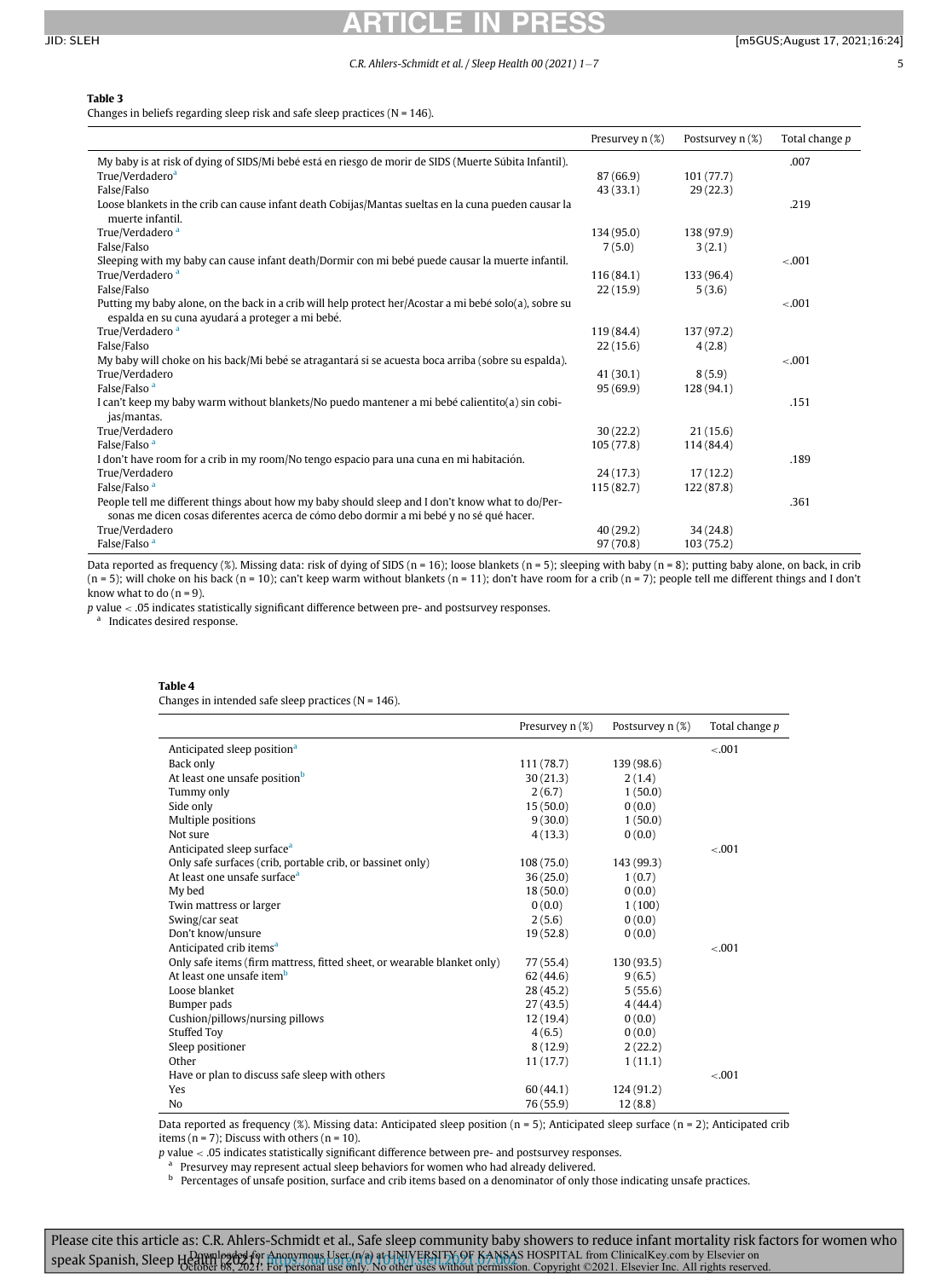## ARTICLE IN PRESS

Tummy time is recommended by the  $AAP<sup>20</sup>$  and this education allowed caregivers who speak Spanish to engage in demonstrations while having their questions answered. Results of the activity were increased confidence in performing the tummy time activity. $32$  Safe Sleep Crib Demonstrations at the Community Baby Showers showed layered clothing and an infant wearable blanket as an alternative to loose blankets, which may have resulted in the significant changes observed. Barriers may remain to implementing these strategies and should be explored in terms of socioeconomic, cultural, and historical drivers, as infant sleep practices vary widely among Hispanic mothers' birth countries.<sup>33</sup>

Other successful projects appear to have reduced sleep-related infant deaths by targeting specific risk factors in high-risk populations through interventions based on cultural traditions. For example, in New Zealand, the Maori, an indigenous group, experienced higher rates of sleep-related death than other groups, most likely due to high maternal smoking rates and high rates of bedsharing.<sup>[34-36](#page-6-21)</sup> When messages to stop bedsharing were rejected, a targeted intervention was needed. Building on cultural tradition, midwives worked with mothers to weave flax structures called wahakuras. These bassinetlike baskets $33$  provide a culturally and spiritually relevant way to promote risk reduction strategies (eg, smoke-free environment, back position).<sup>[36](#page-6-22)</sup> Subsequent to the introduction of the intervention, infant mortality among the Maori fell by 29%.<sup>[37](#page-6-23)</sup> Connecting blanket alternatives to Hispanic cultural traditions and history, such as through fabric designs, embroidery, or other means, may be an important strategy for increasing their use. It is important to note that both the current study and the work in New Zealand assessed item-level interventions and outcomes as mediators of broader infant mortality outcomes. Such item-based feedback can be used to identify specific barriers that may be culturally influenced and implement strategies that embrace culture and tradition in order to increase adherence to recommendations.

<span id="page-5-10"></span><span id="page-5-1"></span><span id="page-5-0"></span>This study is not without limitations. Events were held in a single Midwestern community. In Sedgwick County, Kansas, 79% of His-panics report Mexican origin<sup>[38](#page-6-24)</sup> which may limit the generalizability of the findings to Hispanic women of other origins. Collected data are self-reported which could result in response bias. Data were only collected the day of the event and focused on intentions and confidence; actual behaviors regarding infant safe sleep could not be assessed and behaviors do not always follow intentions. A recent study using a nationally representative sample of mothers found that 43.7% exclusively used supine sleep, though 57.6% had intended to only use supine; sleep position was influenced by race, education, physician advice and components of the theory of planned behavior (eg, per-ceived control).<sup>[39](#page-6-25)</sup> Similarly, a systematic review of breastfeeding studies using the theory of planned behavior, showed some positive relationship between intentions/confidence and actual behaviors, though moderating factors (eg, self-determination, relatedness, competence) impacted the relationship. $40$  Future studies should utilize mixed methods design, including focus groups, to refine the intervention, especially around concepts where change was not observed. Follow-up measures, such as phone calls, surveys, or home visits should be used to assess actual behaviors. In addition, studies of intervention effectiveness that include a control or comparison condition are necessary to further identify the effectiveness of the program.

<span id="page-5-8"></span><span id="page-5-7"></span><span id="page-5-6"></span><span id="page-5-5"></span><span id="page-5-4"></span><span id="page-5-3"></span><span id="page-5-2"></span>Despite these limitations, this study suggests Safe Sleep Community Baby Showers can be modified to provide culturally and linguistically appropriate education for pregnant and recently delivered women whose primary language is Spanish. It further emphasizes the feasibility of modifying an effective group education program to support underserved populations. However, even with the overall success of these events, barriers remain to following safe sleep practices and other perinatal health and infant care practices. A such, the events should continue to attempted to address access, linguistic, and cultural barriers by facilitating contact with culturally representative community programs working in related perinatal areas. Participant satisfaction with the events was high; other communities should consider such events to address key drivers of infant mortality within the Hispanic community.

#### Conclusion

This study extends the limited literature on perinatal programs and outcomes for women whose primarily language is Spanish. Results suggest Safe Sleep Community Baby Showers can provide culturally and linguistically appropriate education for pregnant and recently delivered women who speak Spanish. Results also demonstrate the feasibility of modifying a group education program to support underserved populations. Future studies should assess behavior change regarding infant sleep following such events to determine the impact on actual behavior and to identify areas for improvement.

#### Declaration of conflict of interest

The authors declare that they have no conflict of interest.

#### Funding

This work was funded in part by the Kansas Department of Health and Environment's Bureau of Family Health Maternal and Child Health Services Block Grant [#B04MC30614](#page-5-10) funded by the Health Resources and Services Administration (HRSA) of the US Department of Health and Human Services (HHS). This information or content and conclusions are those of the author and should not be construed as the official position or policy of, nor should any endorsements be inferred by HRSA, HHS, or the US Government.

### Acknowledgments

The authors would like to thank the members of the Sedgwick County Safe Sleep Community Baby Shower Planning Committee for their work on these events, including Christina Rodriguez, Brenda Salinas, Mauricio Calderon, Daniela Calderon-Cordoba, Samuel M. Calderon, and Libby Baumgartner.

#### References

- 1. [Ely DM, Driscoll AK, Mathews TJ. Infant mortality by age at death in the United](http://refhub.elsevier.com/S2352-7218(21)00151-0/sbref0001) States, 2016. [NCHS Data Brief](http://refhub.elsevier.com/S2352-7218(21)00151-0/sbref0001). 2018:(326):1–8.
- 2. Salm Ward TC, Balfour GM. Infant safe sleep interventions, 1990-2015: a review. J Community Health. 2016;41(1):180–196. <https://doi.org/10.1007/s10900-015-0060-y>.
- 3. Centers for Disease Control and Prevention. Sudden unexpected infant death and sudden infant death syndrome: data and statistics. Available at: [https://www.cdc.](https://www.cdc.gov/sids/data.htm#resources) [gov/sids/data.htm#resources](https://www.cdc.gov/sids/data.htm#resources). Updated November 10, 2020. Accessed November 11, 2020.
- 4. Hauck FR, McEntire BL, Raven LK, et al. Research priorities in sudden unexpected infant death: an international consensus. Pediatrics. 2017;140:(2) e20163514. [https://doi.org/10.1542/peds.2016-3514.](https://doi.org/10.1542/peds.2016-3514)
- 5. Parks SE, Erck Lambert AB, Shapiro-Mendoza CK. Racial and ethnic trends in sudden unexpected infant deaths: United States, 1995-2013. Pediatrics. 2017;139:(6) e20163844. <https://doi.org/10.1542/peds.2016-3844>.
- 6. Kansas Department of Health and Environment, Division of Public Health, Bureau of Epidemiology & Public Health Informatics. Infant mortality & stillbirth report: Kansas, 2018. 2020. Available at: [https://www.kdheks.gov/phi/IMR/2018\\_IMR\\_Re](https://www.kdheks.gov/phi/IMR/2018_IMR_Report.pdf) [port.pdf](https://www.kdheks.gov/phi/IMR/2018_IMR_Report.pdf) Accessed November 11, 2020.
- 7. Mathews AA, Joyner BL, Oden RP, Alamo I, Moon RY. Comparison of infant sleep practices in African-American and US Hispanic families: implications for sleeprelated infant death. J Immigr Minor Health. 2015;17(3):834–842. [https://doi.org/](https://doi.org/10.1007/s10903-014-0016-9) [10.1007/s10903-014-0016-9.](https://doi.org/10.1007/s10903-014-0016-9)
- 8. Pope C. Addressing limited English proficiency and disparities for Hispanic postpartum women. J Obstet Gynecol Neonatal Nurs. 2005;34(4):512-520. [https://doi.](https://doi.org/10.1177/0884217505278295) [org/10.1177/0884217505278295](https://doi.org/10.1177/0884217505278295).
- 9. Institute of Medicine. [Unequal Treatment: Confronting Racial and Ethnic Disparities](http://refhub.elsevier.com/S2352-7218(21)00151-0/sbref0009) in Health Care[. Washington, DC: The National Academies Press; 2003.](http://refhub.elsevier.com/S2352-7218(21)00151-0/sbref0009)
- 10. Masi CM, Hawkley LC, Piotrowski ZH, Pickett KE. Neighborhood economic disadvantage, violent crime, group density, and pregnancy outcomes in a diverse, urban population. Soc Sci Med. 2007;65(12):2440–2457. [https://doi.org/10.1016/j.socs](https://doi.org/10.1016/j.socscimed.2007.07.014)[cimed.2007.07.014](https://doi.org/10.1016/j.socscimed.2007.07.014).

<span id="page-5-9"></span>Please cite this article as: C.R. Ahlers-Schmidt et al., Safe sleep community baby showers to reduce infant mortality risk factors for women who speak Spanish, Sleep Hanyploadel for Anonymous User (n/a) at UNIVERSITY OF KANSAS HOSPITAL from ClinicalKey.com by Elsevier on<br>Speak Spanish, Sleep Hetober 08, 2021. For personal use only. No other uses without permission.